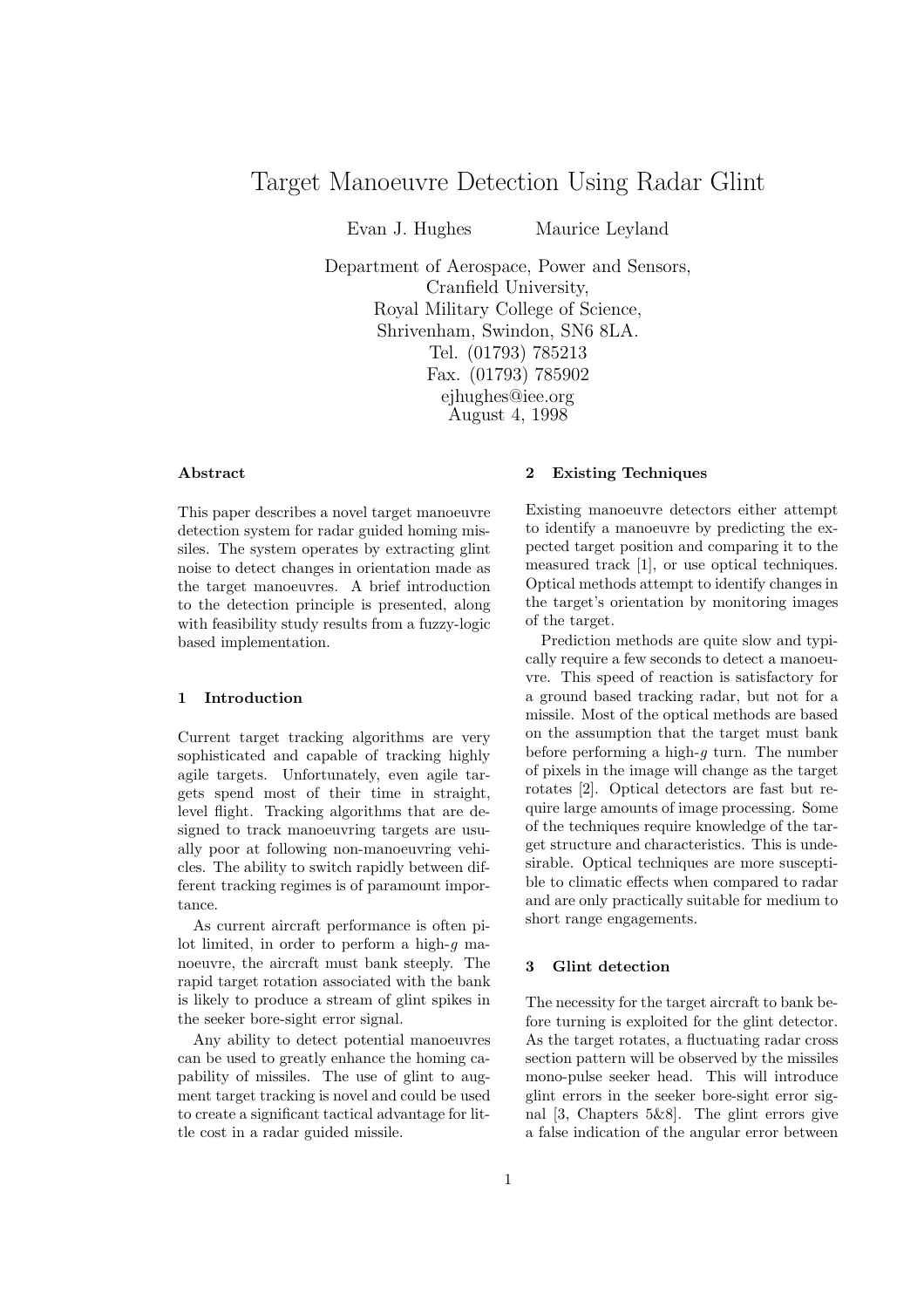the target's location and the seeker bore-sight. Target glint noise is highly non-Gaussian and is related to the relative rate of tangential rotation between the target and the missile. Target glint noise also occurs due to changes in range. This range-glint occurs mainly at short ranges and is the dominant source of noise in the last few kilometres of an engagement. Target glint noise has a long-tailed distribution.

Antenna noise is also seen in the bore-sight error signal and is a combination of channel noise, receiver noise and the thermal noise in the signal processing stages. The noise is approximately Gaussian and the processed signal from each antenna may be defined as  $N(\mu, k^2)$ , where  $\mu$  is the mean of the signal and  $k^2$  is the variance of the noise. The noise variance,  $k^2$ , is assumed to remain constant throughout the engagement. Equation 1 details the calculation of an approximation for  $k$ ; where the RMS noise level  $k$  is set to give a unity signal to noise ratio of the received echo, at the range  $R_N$  metres against a  $1m^2$  target. The source power of the missile is denoted by  $S$ , normalised to give an antenna with unity gain. Antenna noise is the dominant source at long and medium range.

$$
k = \frac{\sqrt{S}}{4\pi R_N^2} \tag{1}
$$

To detect the target glint noise, the antenna noise component of the bore-sight error signal is extracted. If a small number of bore-sight error and sum signal samples are taken (10 in this study), the mean radar cross section can be approximated from the mean of the sum signal,  $\bar{s}$ . Thus the antenna noise may be approximated as shown in equation 2; where the signals now represent short vectors of samples and  $\Im(\mathbf{d}/\mathbf{s})$ is the mono-pulse ratio. Equation 2 may also be applied to amplitude comparison monopulse where the real part of the complex difference is used instead of the imaginary part as here. More detailed coverage of the derivation of the equations is given in [4, Chapter 6]

$$
\mathbf{N}_b = N(0, k^2) \approx \frac{\bar{\mathbf{s}}}{\sqrt{2}} \Im\left(\frac{\mathbf{d}}{\mathbf{s}}\right) \tag{2}
$$

The set of samples,  $N_b$ , may be normalised using equation 3 to give  $\hat{\mathbf{B}}$ , which is an approximation of the bore-sight error signal with an antenna noise component of zero mean and unity variance.

$$
\hat{\mathbf{B}} \approx \frac{\mathbf{N}_b - \overline{\mathbf{N}}_b}{k} \tag{3}
$$

The standard deviation of  $\hat{\mathbf{B}}$  may now be monitored. The noise signal  $\hat{\mathbf{B}}$ , now corrected for range and radar cross section, should lie within two standard deviations for 95% of the time. Any signals outside this range are likely to be glint.

## 4 Detector Trials

As only a feasibility study was being performed into target manoeuvre detection using glint, a fuzzy-logic approach was adopted for speed of development and simplicity. Full details of the detector construction and operation may be found in [4, Chapter 6 & Appendix G] The engagement model consists of a homing guidance missile and a synthetic target and allows controlled missile–target engagements to be simulated in three-dimensions.

In order to determine the general performance of the manoeuvre detector, an experiment was devised that could characterise different features of the detection process, such as turn-on time, reliability of detection, turn-off time etc.. As the noise characteristics are range dependent, the performance criteria must be evaluated for engagements at different ranges.

The effects of different launch positions have to be minimised in this experiment, therefore the launch positions were chosen at random to give uniform  $4\pi$  steradian coverage. The launch ranges were chosen at random from between 1km and 20km. A random delay lasting between 0.2 and 1 second was given before the manoeuvre to allow the missile to stabilise. The missile and target velocities were held constant at 660 m/s and 330 m/s respectively. The manoeuvre was a 6g coordinated turn lasting between 1.45 and 1.95 seconds. The engagement was terminated 0.5 seconds after the manoeuvre had been completed. A 6g coordinated turn is likely to seriously disturb the missile guidance and so there is no benefit in extending the simulation after the manoeuvre. The target model used in the simulation had a 20 metre wingspan and a realistic radar cross section that was correlated to the target manoeuvre. Five thousand trials were run.

The missile uses a proportional navigation homing guidance system with a phase compar